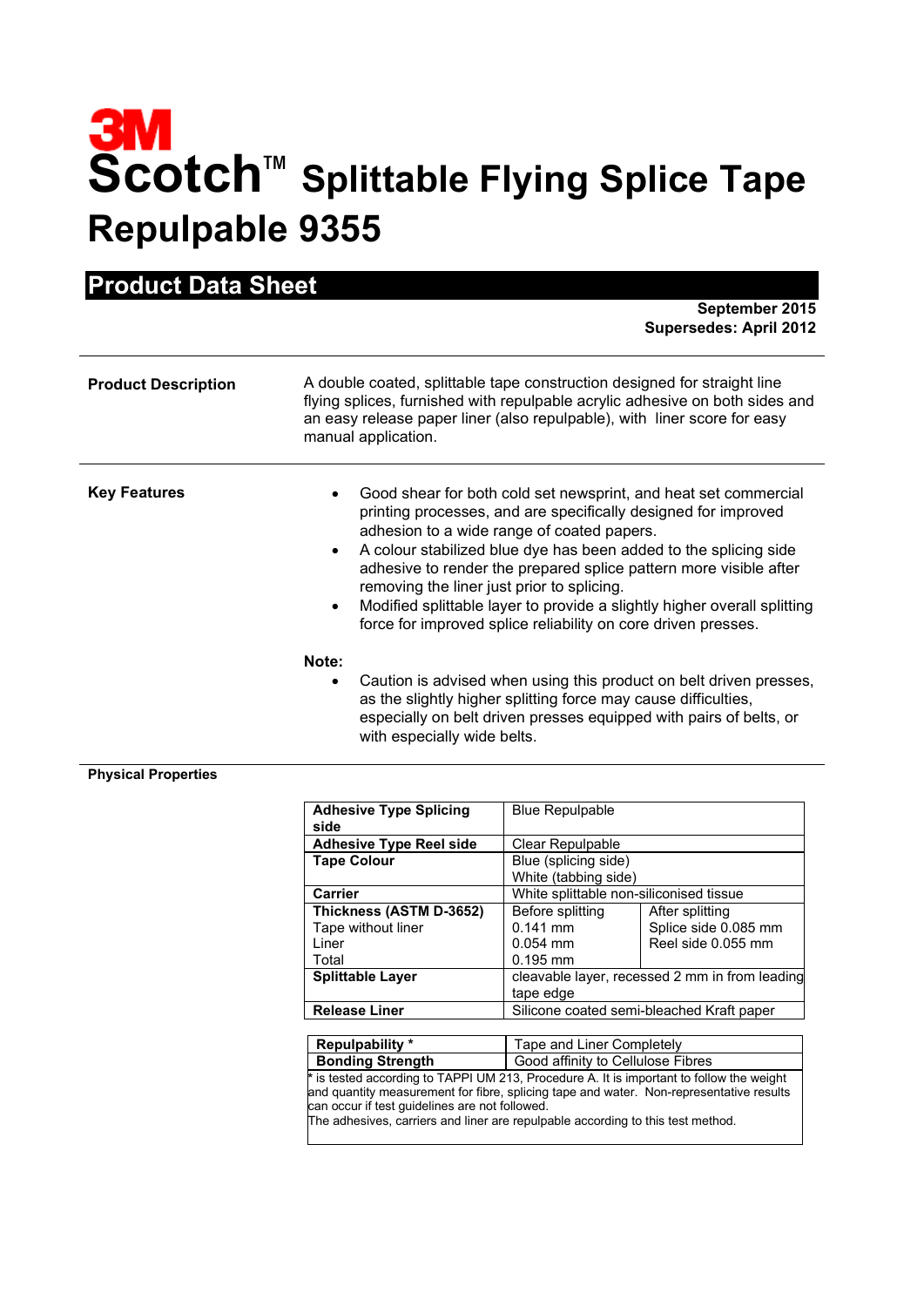| <b>Applications</b>               | Designed for: Flying splice of paper webs in the printing industry                                                                                                                                                                                                                                                                                                                                                                                                                                                                    |
|-----------------------------------|---------------------------------------------------------------------------------------------------------------------------------------------------------------------------------------------------------------------------------------------------------------------------------------------------------------------------------------------------------------------------------------------------------------------------------------------------------------------------------------------------------------------------------------|
|                                   | Flying splice of paper webs in newsprint, offset litho, gravure and<br>flexographic printing processes. The splittable layer has been modified to<br>provide a slightly higher overall splitting force for improved splice reliability<br>on core driven presses. Please use caution when using on belt driven<br>presses.                                                                                                                                                                                                            |
| <b>Storage</b>                    | 3M™ Scotch™ Splittable Flying Splice Tape Repulpable 9355 should be<br>stored in the original carton at 18 - 25°C and 45 - 55 % Relative Humidity or<br>refrigerated in the original carton for maximum shelf life.<br>If the product is refrigerated, it should be allowed to warm to a temperature<br>of at least 21°C before using.<br>It is recommended that the protective liner be removed just prior to splicing,<br>rather than leaving paper rolls with prepared splice patterns in storage<br>without the protective liner. |
| <b>Shelf Life</b>                 | 12 months from date of manufacture by 3M when stored in the original carton                                                                                                                                                                                                                                                                                                                                                                                                                                                           |
| <b>Precautionary Information</b>  | Refer to product label and Material Safety Data Sheet for health and safety<br>information before using the product.<br>For information please contact your local 3M Office.<br>www.3M.com                                                                                                                                                                                                                                                                                                                                            |
| <b>For Additional Information</b> | To request additional product information or to arrange for sales<br>assistance, please call your local sales representative.<br>Address correspondence to: 3M                                                                                                                                                                                                                                                                                                                                                                        |
| <b>Important Notice</b>           | All statements, technical information and recommendations contained in this<br>document are based upon tests or experience that 3M believes are reliable.<br>However, many factors beyond 3M's control can affect the use and<br>performance of a 3M product in a particular application, including the<br>conditions under which the product is used and the time and environmental                                                                                                                                                  |

This is because 3M cannot accept any responsibility or liability direct or consequential for loss or damage caused as a result of our recommendations.

3M is a trademark the 3M Company.